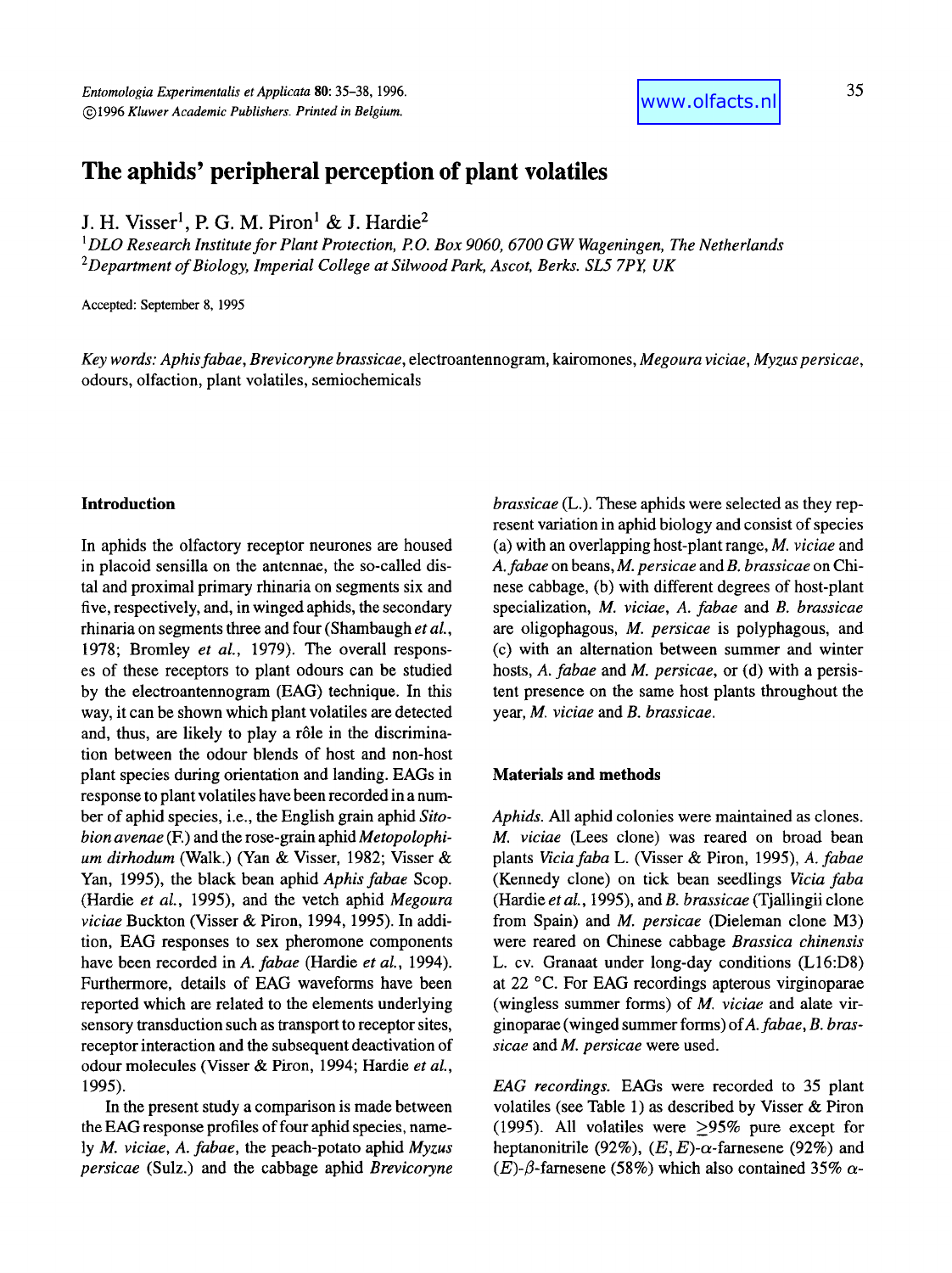| Nr           | Chemical                 | Nr | Chemical                          | Nr | Chemical                       |
|--------------|--------------------------|----|-----------------------------------|----|--------------------------------|
| 0            | Paraffin oil (control)   | 12 | 3-Methoxybenzaldehyde             | 24 | $(+)$ -Citronellol             |
| 1            | $(E)$ -2-Hexenal         | 13 | 4-Methoxybenzaldehyde             | 25 | Sabinene                       |
| $\mathbf{2}$ | $(E)$ -2-Hexenol-1       | 14 | 2-Hydroxybenzaldehyde             | 26 | $(-)$ - $(E)$ -Caryophyllene   |
| 3            | $(Z)$ -3-Hexenol-1       | 15 | $(-)$ - $(1S)$ - $\alpha$ -Pinene | 27 | $(E, E)$ - $\alpha$ -Farnesene |
| 4            | $(Z)$ -3-Hexenyl acetate | 16 | $(-)$ - $(1S)$ - $\beta$ -Pinene  | 28 | $(E)$ - $\beta$ -Farnesene     |
| 5            | Hexanol-1                | 17 | $(+)$ - $(S)$ -Carvone            | 29 | Hexanonitrile                  |
| 6            | Hexanal                  | 18 | $(-)$ - $(R)$ -Carvone            | 30 | Heptanonitrile                 |
| 7            | $(E)$ -2-Heptenal        | 19 | $\alpha$ -Terpineol               | 31 | Butyl isothiocyanate           |
| 8            | 2-Hexanone               | 20 | Linalool                          | 32 | tert-Butyl isothiocyanate      |
| 9            | 2-Heptanone              | 21 | Geraniol                          | 33 | Allyl isothiocyanate           |
| 10           | Benzaldehyde             | 22 | Nerol                             | 34 | 3-Butenyl isothiocyanate       |
| 11           | 2-Methoxybenzaldehyde    | 23 | Citronellal                       | 35 | 4-Pentenyl isothiocyanate      |

*Table 1.* Plant volatiles used for recording aphid EAGs, together with code numbers

farnesene isomers. Chemicals were dissolved in paraffin oil at 1% v/v. Stimulation cartridges were prepared by applying 25  $\mu$ l of each paraffin oil solution onto a piece of filter paper which was subsequently placed in a Pasteur pipette. The aphid antenna was stimulated for 2 s by pushing air through the Pasteur pipette into an air flow directed over the preparation. EAG waveforms were recorded and the largest deflection of the baseline was measured as the absolute EAG response. Absolute EAG responses were normalised and expressed as percentage responses relative to the responses of adjacent standards consisting of  $1\%$  (E)-2-hexenal at the source (Visser & Piron, 1995). All plant volatiles were tested on at least 10 different antennal preparations of each aphid species. Means and 95% confidence intervals were calculated, and conclusions were restricted to significant differences.

### **Results and discussion**

The absolute EAG response to the standard,  $1\%$  (E)-2hexenal, is  $420 \pm 120 \mu$ V for *M. viciae*,  $220 \pm 60 \mu$ V for *A. fabae,*  $440 \pm 120 \mu V$  for *M. persicae*, and  $250 \pm 75$   $\mu$ V for *B. brassicae* (mean  $\pm$  95% c.i.).

The mean relative EAG responses of the four aphid species to 35 plant volatiles are shown in Figure 1. For comparison, the mean aphid EAG response profile is also presented and consists of the means of the EAG responses in the four aphid species to each of the plant volatiles tested. From this profile it is obvious that aphids, in general, show distinct sensitivities for (a) the general green leaf volatiles, i.e.,  $(E)$ -2-hexenal (Figure 1: nr 1),  $(E)$ -2-hexenol-1 (2),  $(Z)$ -3-hexenyl acetate (4), hexanol-1 (5), hexanal (6),  $(E)$ -2-heptenal (7), and 2-heptanone (9), (b) the benzaldehydes, e.g., 4-methoxybenzaldehyde (13), (c) the carvones,  $(-)$ - $(R)$ -carvone (18) being the most effective,  $(d)$  the monoterpene aldehyde citronellal  $(23)$ ,  $(e)$ the nitriles, i.e., hexanonitrile (29) and heptanonitrile (30), and (f) some isothiocyanates, e.g., butyl (31) and 4-pentenyl isothiocyanate (35). It is noteworthy that single-unit responses to 4-pentenyl and 3-butenyl isothiocyanates have been recorded in *A. fabae as* well as in *B. brassicae* (Nottingham *et al.,* 1991).

Moreover, structure-activity relationships occur that are preserved in the individual response profiles of the different aphid species (Figure I). In the isothiocyanates, the rank order of sensitivity remains the same, with butyl (31) and 4-pentenyl isothiocyanate (35) eliciting large responses. Citronellal (23) always evokes larger responses than (+)-citronellol (24). The same is true for  $(-)$ - $(R)$ -carvone (18) compared to  $(+)$ -(S)-carvone (17), and 2-heptanone (9) compared to 2-hexanone (8).

Each of the aphid species studied differs in varying degrees from the general response profile. The present discussion of the species-specific traits is restricted to the major deviations from the mean aphid response profile. In the non host-alternating *M. viciae* the antennal sensitivity is reduced for some of the general green leaf volatiles, i.e.,  $(E)$ -2-hexenol-1 (2),  $(Z)$ -3-hexenol-1 (3), (Z)-3-hexenyl acetate (4), and hexanol-1 (5). For this species, however, alate forms still remain to be tested. In the host-alternating *A. fabae,* which in the summer also feeds on beans and utilizes the spindle tree *Euonymus europaeus* L. as winter host, antennae are more responsive to  $(E)$ -2-hexenol-1 (2) and less so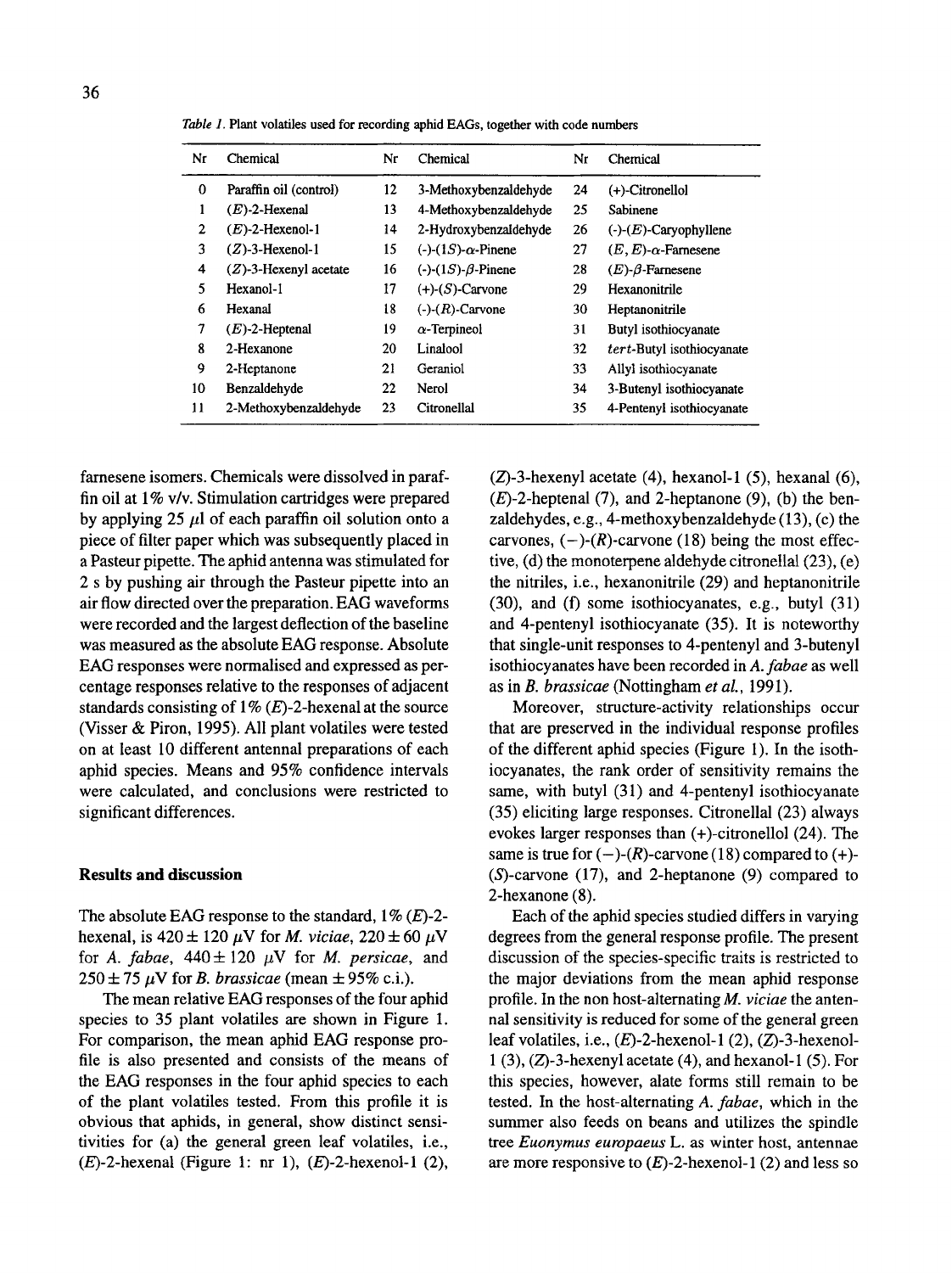

Figure 1. EAG response profiles of four aphid species (black bars), i.e., Megoura viciae, Aphis fabae, Myzus persicae and Brevicoryne brassicae, together with the mean aphid response profile to 35 plant volatiles (open bars). See Table 1 for code to volatiles.